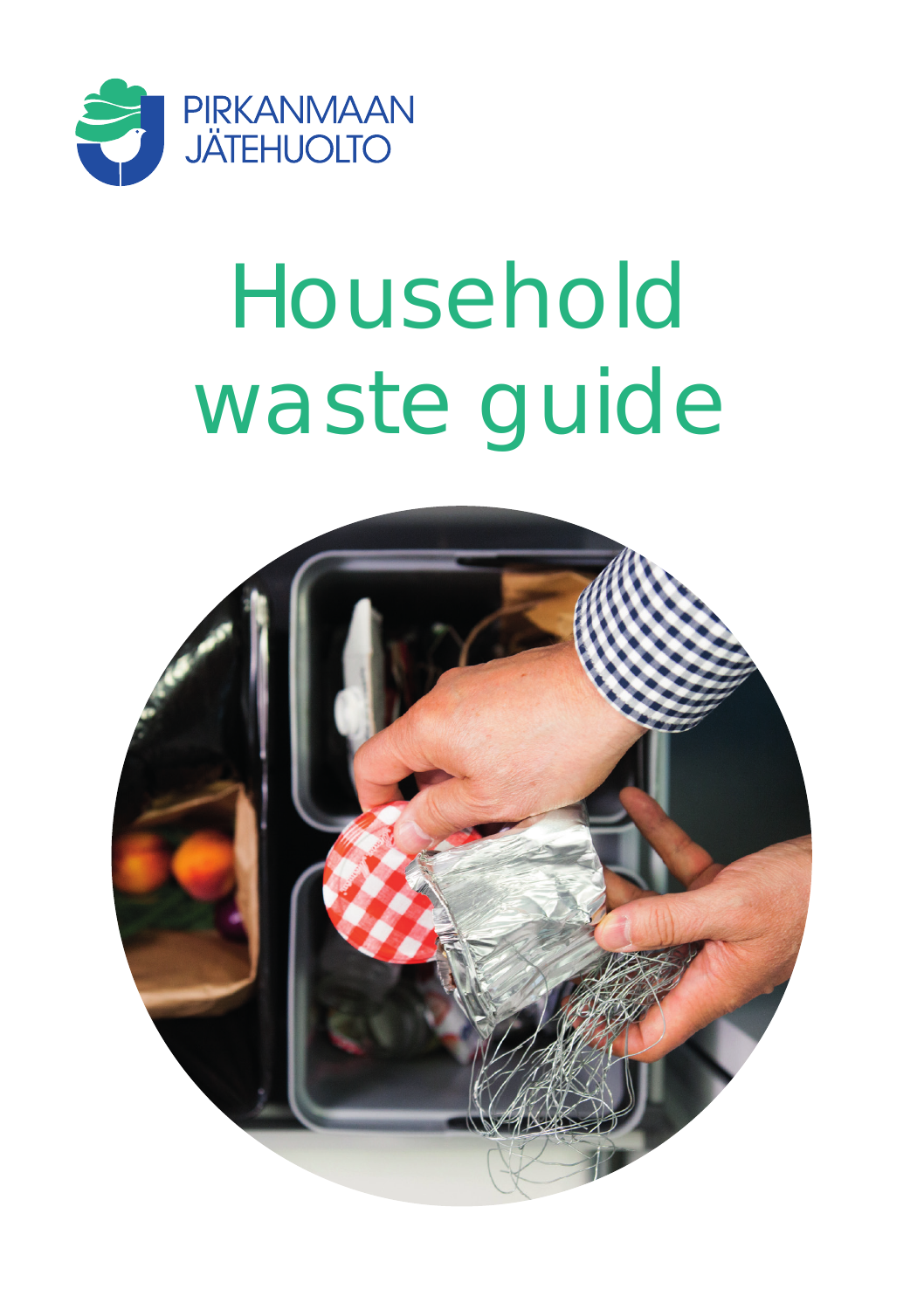# Waste stations and waste centres

#### **Hämeenkyrö waste station**

Tippavaarantie 30 Open: Mon, Tue and Thu 14–18, Sat 10–14

#### **Ikaalinen waste station**

Teijärventie 7 Open: Wed and Thu 14–18, Sat 10–14

#### **Juupajoki waste station**

Puhdistamontie 6, Korkeakoski Open: Sat 10–14, During the summer 2.5.–31.8. also Wed 15–19

#### **Kangasala waste stations**

Kaarina Maununtyttären tie 6 Open: Tue–Fri 14–18, Sat 10–14

Kuhmalahti: Taidetie 6 Open: Sat 10–14, During the summer 2.5.–31.8. also Wed 15–19

#### **Lempäälä waste station**

Moisiolammentie 23 Open: Tue-Thu 9–17, Fri 11–17, Sat 9–15

Check the nearest Wed 15–19 drop-off collection point: www.kierrätys.info

# **Mänttä-Vilppula waste station**

Pajatie 2 Open: Tue and Thu 12–18, Sat 10–14 During the summer 2.5.–31.8. also Wed 12–18

#### **Orivesi waste station**

Lenkkitie 2–4 Open: Wed–Thu 9–17, Fri 14–18, Sat 9–15

#### **Parkano waste station**

Yrittäjäkatu 10 Open: Tue 12–18, Fri 9–12, Sat 9–13

#### **Pirkkala waste station**

Turkkirata 12 Open: Tue–Fri 14–18, During the summer 2.5.–30.9. also Sat 10–14

#### **Pälkäne waste stations**

Kankaanmaantie 16 Open: Tue 14–18, Sat 10–14

Luopioinen: Luopioistentie 495 Open: Sat 10–14, During the summer 2.5.–31.8. also

#### **Ruovesi waste station**

Saarismaantie 1 Open: Wed 12–18, Sat 10–14

#### **Sastamala waste station/ Mouhijärvi**

Pynnärintie 7 Open: Sat 10–14

#### **Tampere waste stations**

Nekala: Viinikankatu 46, gate A Open: Mon–Tue 10–17, Wed 11–18, Thu–Fri 9–16

Teisko: Terälahdentie 243 Open: Sat 8–15.30 During the summer 2.5.–31.10. also Mon 9–16 and Fri 11–18

Vuores: Mäyränmäenkatu 18 Open: Mon–Fri 8–20 Staff Mon–Fri 15–18

#### **Vesilahti waste station**

Mäntytie 1 Open: Sat 10–14 During the summer 2.5.–30.9. also Tue 14–18

### **Virrat waste station**

Ahjolantie 25 Open: Mon 8–12, Thu–Fri 13–18, During the summer 2.5.–31.8. also Sat 10–14

## **Ylöjärvi waste stations**

Toimintatie 4, Elovainio Open: Mon, Tue, Thu and Fri 10–17, Wed 12–19

Kuru: Sääksinnokantie 91 Open: Sat 10–14 During the summer 2.5.–30.9. also  $T_{\text{II}}$   $(14-18)$ 

#### **Koukkujärvi waste centre**

Koukkujärventie 361, Nokia Open: Mon–Fri 6.30–21.00, Sat 8.30–15.30

#### **Tarastenjärvi waste centre**

Hyötyvoimankuja 2 , Tampere Open: Mon–Fri 6.30–21.00, Sat 8.30–15.30

If transportation is a problem, we provide **Repsikka pickup service** subject to a charge. Orders from our customer service **03 240 5110**.

# Free **Repe & Romu -collection round**

receives household hazardous waste, scrap metal and electric equipment.

Check the schedule from our calendar or online **www.pjhoy.fi/repejaromu**